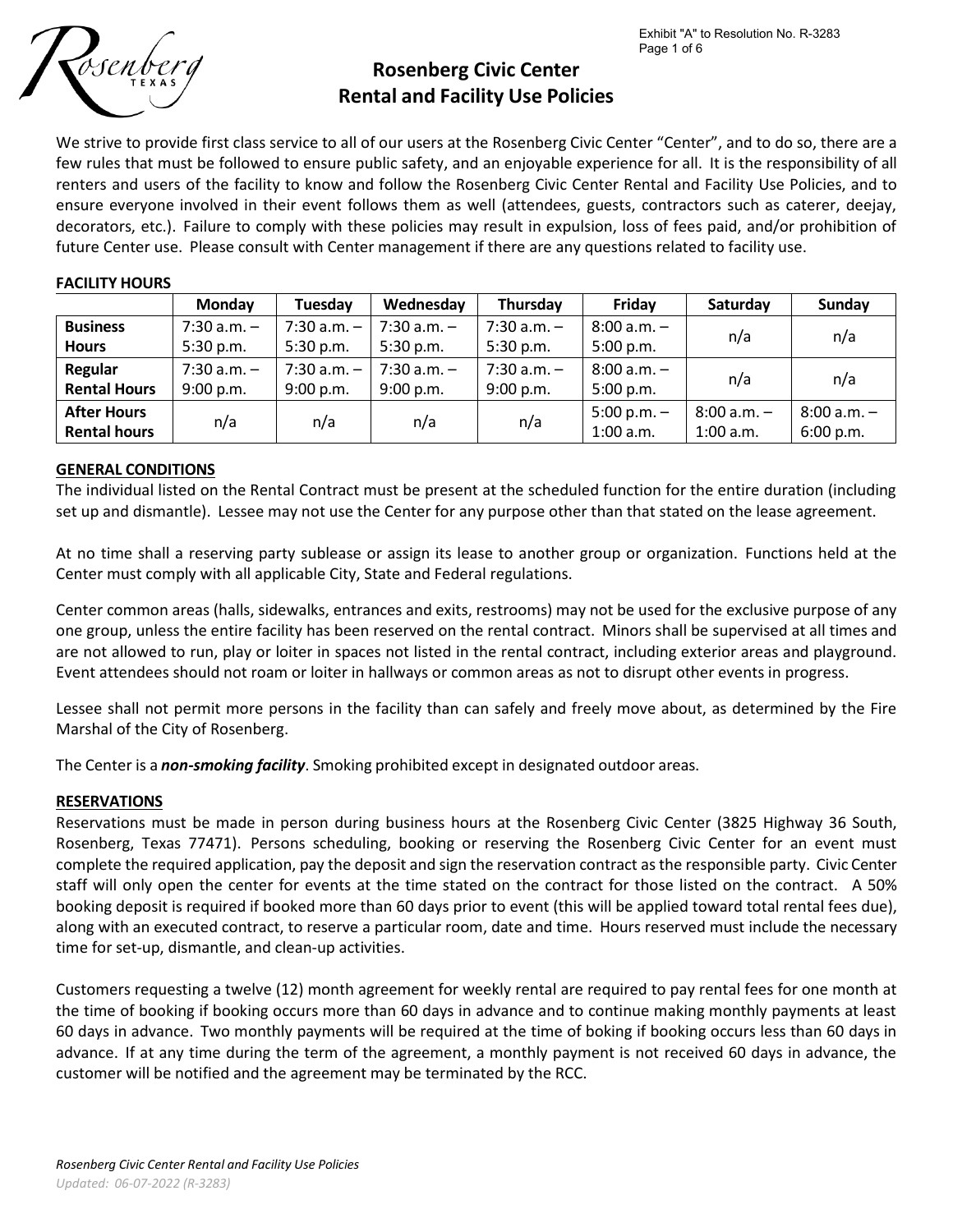Bookings for the entire facility allow the lessee to have exclusivity of the facility and the parking lot and ensures that no other rentals of the facility will be made to coincide with their event. Lessee understands that booking the entire facility does not give permission to exceed the facility room capacities.

# **FEES**

Civic Center usage fees are established by the Rosenberg City Council, and are attached to these policies as a separate exhibit – *Rosenberg Civic Center Fee Schedule*. In general, the fees are based on hourly use of the facility (regular hours and after-hours), and these fees include all necessary and available equipment required by the rental (tables, chairs, microphones, etc. – please consult with Center staff for a list of available equipment for your event). The Saturday Rental Packages for the Entire Facility, Main Hall, or ½ Main Hall are available for these days/rooms only, and include ten (10) hours of room use (booked on the same day), and any required equipment available at the Center (tables, chairs, dance floor, stage, microphones, etc.). These package fees are based on daily use vs. hourly.

# **DAMAGE DEPOSITS**

A damage deposit (refundable) will be required to guarantee Lessee will leave the Center, equipment and grounds in as good or better condition than existed prior to Lessee's occupancy for event. Amount of damage deposit will be determined by staff dependent on risk level of event, not to exceed fifty (50) percent of total rental costs (exclusive of any security costs). Damage deposits must be paid at least thirty (30) days before event, and may be reduced for costsincurred from damages, replacement of missing equipment or for required clean-up. The City of Rosenberg will refund any damage deposit due within thirty (30) days of the rental date. Any charges made against the deposit will be specified at the time of the refund. In the event of reduction of the deposit, the decision of the City of Rosenberg shall be deemed final and binding. If damage to the building or other leased equipment is incurred that exceeds the amount of the damage deposit paid, the City will retain the deposit and bill the Lessee for additional charges.

Pre and post event inspections of the event space specified in the Lessee's contract (includes common areas such as lobby, restrooms, front portico and parking lot) will be conducted by Civic Center event staff prior to set up and after clean up of the contracted event. Lessee assumes all responsibility for damages incurred during contracted event by lessee, attendees/guests, third party vendors hired by lessee and/or any other participant of the contracted event time and space. The City of Rosenberg reserves the right to increase the damage deposit amount or deny a contract based on applicant's past rental history such as damaging City property, non-payment and not following City usage policies.

# **SECURITY AND SUPERVISION FEES**

Security is required for any event involving the consumption of alcoholic beverages. Additionally, security is required from 5:00 p.m. through the end of any event held on Friday, Saturday and/or Sunday, regardless of the event start time. Security services shall be provided by the Rosenberg Police Department. No other agencies or outside services will be permitted to provide security for any event at the Rosenberg Civic Center. Lessees with events, ending after 5:00 p.m. on Friday, Saturday and/or Sunday that do not serve alcohol may complete an Application to Waive Security Requirements. The Application to Waive Security Requirements must be approved by both the Director of the Center and the Police Chief in order for the security requirement to be waived.

When security is required, security fees shall be borne in full by the Lessee, and shall be paid no less than thirty (30) days before the event. Failure to provide payment by thirty (30) days prior to the event could result in cancellation of security services, and the event reservation.

The number of officers required and their hours shall be set by the Rosenberg Police Department, whose decision will be final. All certified peace officers will be in uniform and shall remain on duty until the facility and parking lots are vacated. If circumstances exist or develop that will likely require additional security, the City shall have the right to determine to what extent it is required, and any expenses incurred by the City for said security will be paid in full by Lessee.

Police Security fees are reviewed and adjusted periodically by the City to ensure costs are being covered by fees paid. Current rates are available from Civic Center staff upon request. The City reserves the right to change the security fees at any time, without notice.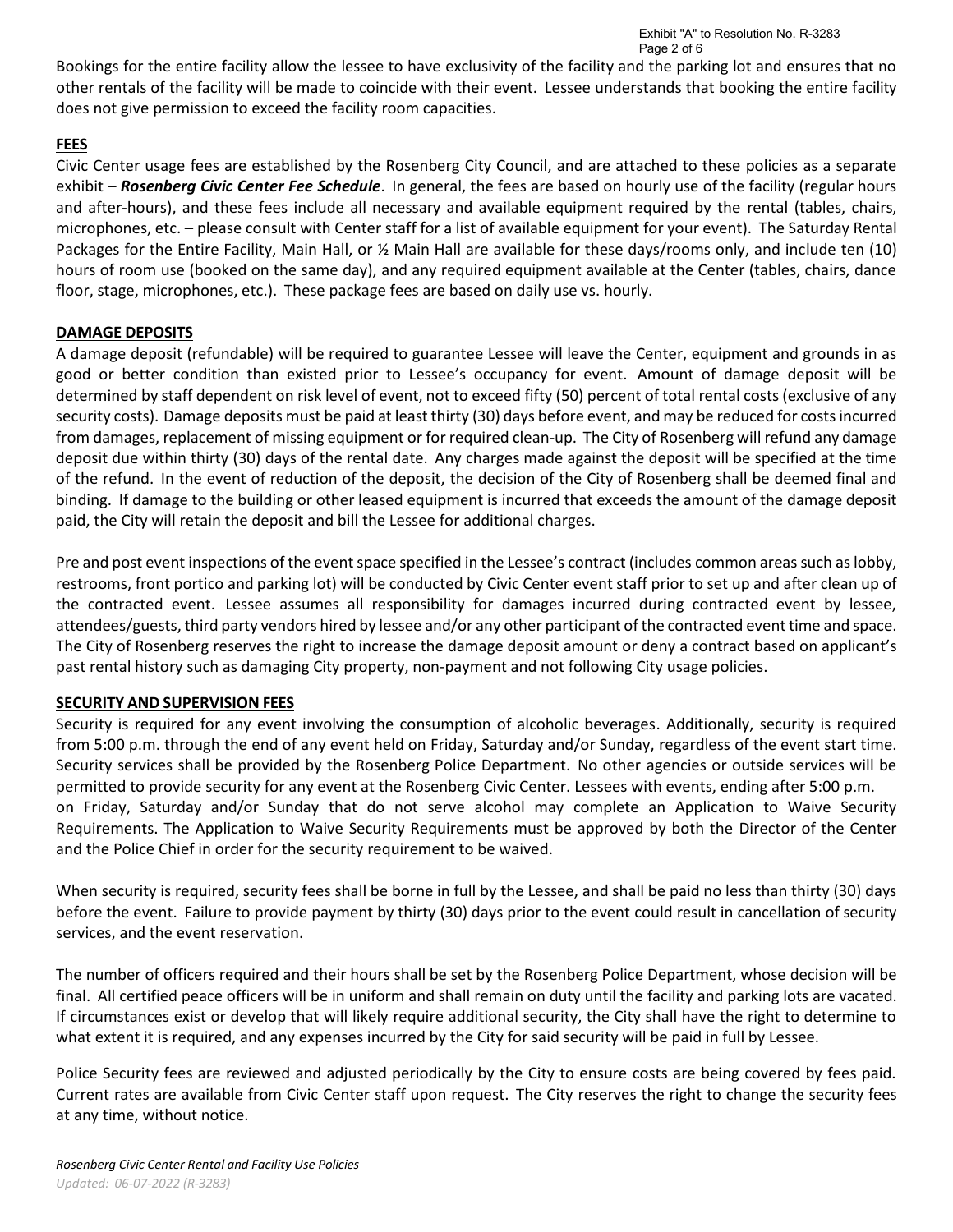To assure availability of Rosenberg Police Department certified peace officer services, it is recommended that security be arranged at the time of booking. Lessee is required to confirm the total number of expected guests no less than thirty (30) days prior to function to confirm certified peace officer services.

If a circumstance develops or exists that, in the opinion of the City Manager or any other representative of the City, requires additional security or will likely require additional security, the City representative shall have the right to determine to what extent additional security is required. If additional security is deemed necessary by the City's representative, all expenses incurred by the City for security will be paid in full by the Lessee.

These provisions cover all uses of the Civic Center – private, City, or community.

# **PAYMENT OF RENTAL FEES**

Room rental fees must be paid in full no less than sixty (60) days prior to function. Required security fee and/or damage deposit must be paid in full no less than (30) thirty days prior to function. Room rental fees not paid in full sixty (60) days prior to function will result in automatic cancellation of the event and forfeiture of all rental fees paid to date. Fees may be paid in person at the Center, via cash, check, or credit card (Visa or MasterCard) with photo identification. *Please note: the City assesses a 3% fee for credit card transactions.*

# **CANCELLATION POLICY**

Lessees wishing to cancel their rental contracts with the Center shall do so via the *Rental Cancellation Request Form.*  Cancellations requests received more than ninety (90) days before rental date will result in the retention of fifty (50%) percent of all room rental fees paid. If the cancellation request is made ninety (90) days or less before the function, the City will retain all rental fees paid. Any security fees or damage deposits pre‐paid (due at 30 days) will be refunded to lessee if event cancellation request is more than thirty (30) days from event.

Rental contracts cancelled for non‐payment of fees per contract terms will forfeit all fees paid to date of cancellation.

From time to time, a function may have to be cancelled due to an emergency or an extreme situation beyond the control of the City of Rosenberg. In the case of such an emergency or situation, the Lessee will have the option to reschedule the function or request a refund in full of deposits and fees paid to date.

# **APPLYING PAYMENTS TO DIFFERENT DATE**

In the event Lessee requests a date change and rollover of payments to-date to a different function, Lessee will be required to pay current rental contract amount in full, regardless of due dates for old/new rental contracts. Once paid in full, rollover will be allowed ONE TIME if requested via *Rental Cancellation Request Form* more than 90 days prior to event. If request is 90 days or less before scheduled event, cancellation policy applies.

# **COMMUNITY USE PROVISIONS**

Entities which share the City's common goals of provision of services to enhance the quality of life of Rosenberg residents, including Lamar Consolidated Independent School District (LCISD), the Central Fort Bend Chamber Alliance (CFBCA), Fort Bend County, Homeowners Associations (HOAs) located within the City Limits, and/or other entities which hold and provide copies of active tax‐exempt designations generally described under section 501(c)(3) of the Federal Tax Code, and which provide direct services to the Rosenberg community, subject to final approval by the City Manager, shall enjoy use of rooms at the Civic Center for no fee, up to a **maximum of one use per month**, during **regular rental hours**, schedules subject to management approval, so long as: events are **booked at least 30 days out, and no more than 12 months out**, and do not interfere with other bookings (City, or paid), and can be accommodated with available equipment; and should significant set up be required that is unable to be facilitated due to other Civic Center staff constraints, the entity requiring use must provide the necessary assistance to set up the room for complimentary use. All reservations are based on availability. Requests for use of the Center under the community use provision must be made via the *Complimentary Use Request Form* and copies of Federal tax‐exempt 501(c)(3) designations must be provided with request. Staff will make every effort notify applicant within five (5) business days of request, regarding decision about whether or not it can be honored. A non-discounted damage deposit and special equipment usage fees will be assessed at the time of booking. Alcoholsecurity fees will apply if entity choosesto serve alcohol during event. **Requests that fall outside of regular weekly business hours will not be considered for complimentary use.**

*Rosenberg Civic Center Rental and Facility Use Policies Updated: 06-07-2022 (R‐3283)*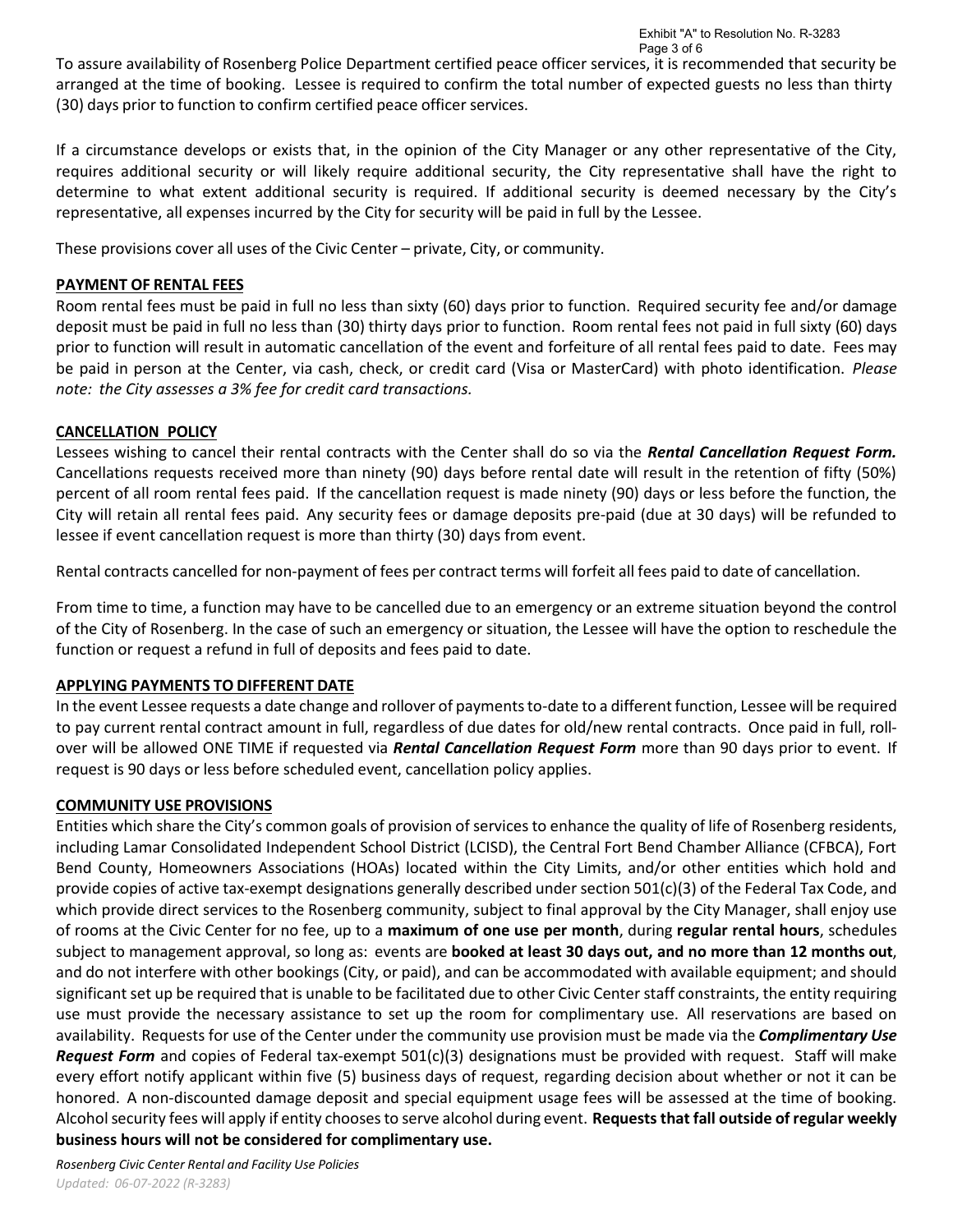# **ALCOHOL**

Any person desiring to lease the Center and provide alcoholic beverages, shall indicate such on their rental contract, for review by the Chief of Police of the City of Rosenberg, and additionally, secure all permits/licenses required by law. Alcoholic beverages may be served, sold, or consumed only if approved and stated on executed rental contract. Alcohol may not be served, sold, or consumed after 12:00 a.m. (midnight), and glass beer bottles are not allowed at the Center. If alcohol is served, sold, or consumed at a non‐alcoholic function, rental contract will be considered null and void, the function immediately cancelled, and client and guests will be required to immediately vacate the Center.

Security will be required in all cases when alcoholic beverages are to be served, sold, or consumed and must be provided by the Rosenberg Police Department (see "Security Fees" above). The Chief of Police or his/her designee shall determine whether certified peace officers are required and if so, the number of such officers. Security will be required from the start of the event, until the property is vacated. Should rentals exceed the stated rental time, the corresponding security costs will be charged against the Lessee's damage deposit.

Functions which include the sale of alcoholic beverages require a Tobacco and Alcoholic Beverage Commission (TABC) temporary permit. Lessee is required to obtain a permit from the TABC and file permit copy with the Center no less than forty-eight (48) hours prior to function. Failure to provide TABC permit copy shall result in cancellation of the reservation and forfeiture of all rental fees and deposits. *TABC, Richmond Outpost – (281) 239‐2607.*

# **ATTENDANCE & EVENT LAYOUT DIAGRAMS**

Lessee is required to provide final number of people in attendance, event layout diagrams and equipment (dance floor, staging, tables, A/V, etc.) requirements to Civic Center personnel no later than thirty (30) days prior to function. Attendance confirmation is required for **all events**. Event layout diagrams submitted for after‐hours events are informational only. Civic Center personnel will use diagrams for placement of dance floor and staging only and may submit to Rosenberg Fire Marshal for approval as necessary. Lessee is responsible for making sure all furniture and decorations do not block exits, doorways and signage to ensure safety of attendees.

Event layout diagrams **not received within two (2) weeks of the event** will be assigned a standard event set up by the Center. Dance floor or staging will not be provided unless stated at time of booking and standard placements will be used unless otherwise stated by lessee.

#### **PROPER USE OF FACILITY**

Exits, fire extinguishers and signs must remain visible, unobstructed, and accessible at all times.

Cylinders of compressed gases (e.g. helium tanks for balloons) are subject to approval by Fire Marshal. Cylinders must be secured in an upright position at all times with a standard carrier device.

Lessee shall not move or alter Center audio/visual equipment. Lessee is liable for any equipment not returned or damaged.

Furniture in common areas may not to be moved by Lessee.

#### **CHILDREN**

Children (age 12 and under) must be supervised during events and are restricted to the leased areas only. Children should not be left unattended or allowed to roam hallways or vacant meeting/banquet rooms. Children are not allowed in the kitchen at any time.

#### **STAFFING**

An authorized Center/City Representative will be assigned to supervise the building during all functions.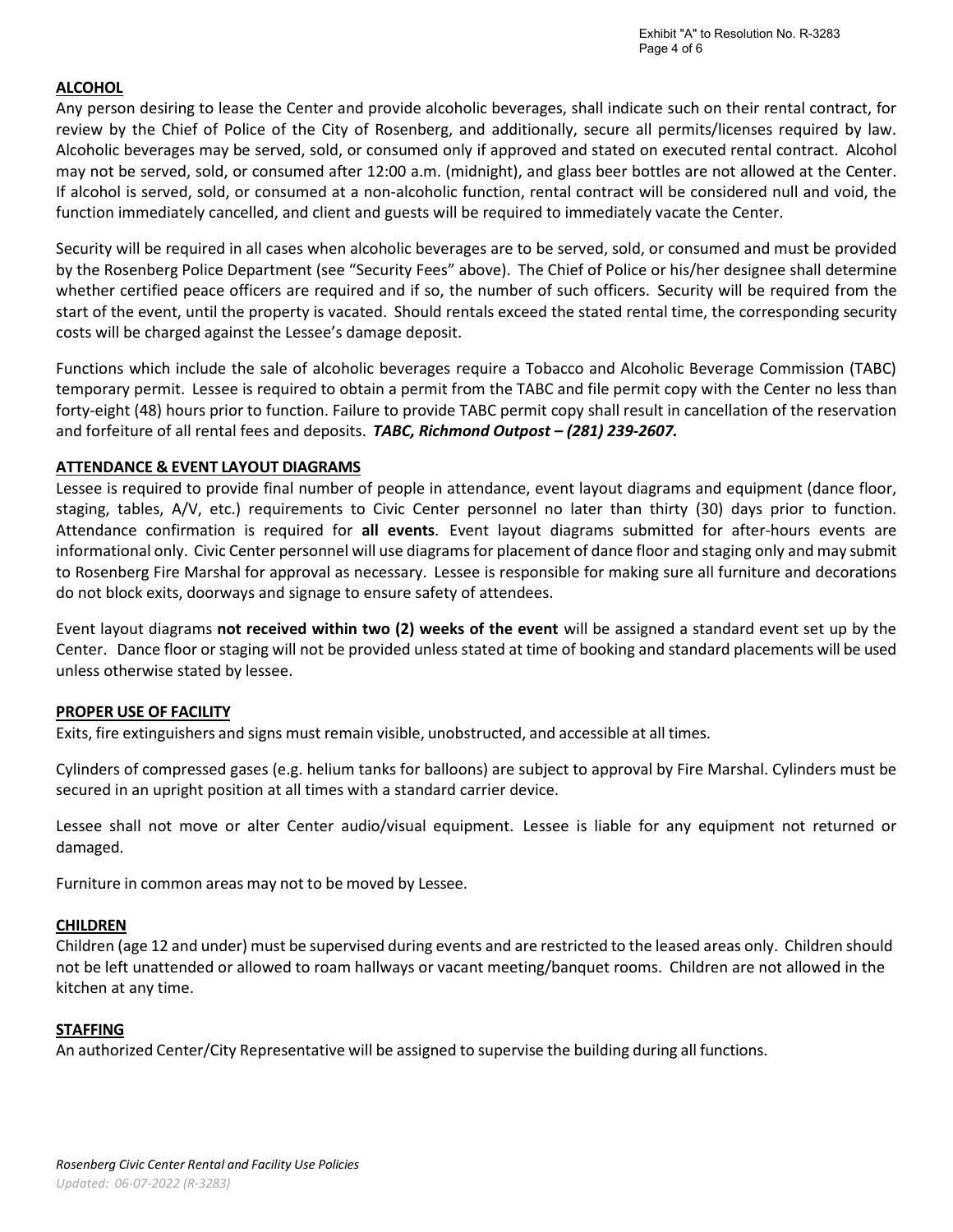## **SET‐UP ACTIVITIES**

Reservations must include the hours required for function set-up, decorating and deliveries of any kind associated with the function or function set‐up activities.

Center staff will provide one (1) event set up per Lessee Event Layout Diagram for events scheduled during regular hours of operation. For after‐hours events, this will only include set up of tables and chairs (taking off of racks and placing in room) and placement of the dance floor or staging. Lessee will have to arrange tables and chairs according to event particulars. Staging and dance floor may not be moved by lessee and cannot be moved once placed by Civic Center staff. Requests which require significant changes in set up may incur additional fees to be determined by management.

## **SIGNAGE**

Signage of any sort is not allowed on Center property. Lessee will be given the opportunity to request function‐specific language to be displayed on the digital marquee. Requests must be submitted in writing for approval at the time of booking or no less than 10 days prior to event. Management will determine length of time information will be displayed. In the case of multiple events booked concurrently at the center the marquee may be shared by the various events.

## **ENTERTAINMENT**

The Center is not liable for malfunctions of equipment provided by outside vendors such as DJ or entertainment services. Center audio systems may not be used or connected to by DJ services or any third party. All equipment for "amplified" entertainment purposes must be provided by vendor contracted by Lessee.

Music and loud noise will be monitored by Center staff and must be kept at a reasonable level at all times. Failure to abide by the City of Rosenberg noise ordinance will result in the cessation of all music regardless of what time of day or night. The City event representative is authorized to take appropriate action to reduce or eliminate any excessive, disruptive or unusual noise.

Lessee is responsible for paying any fees directly to the American Society of Composers, Authors and Publishers/Broadcast Music, Inc., if applicable.

# **CANDLES**

The use of candles of any kind for ceremonial or decorative purposes is prohibited on Center property.

# **FOOD**

Lessees may contract with whomever they desire to provide services for their function, provided they adhere to the terms of use, and the City's health regulations. Lessee is required to cover all tables when food or drink of any kind is served during the function. Lessee is required to obtain all necessary permits if serving or selling food to general public. If a health permit is required, Lessee is required to file a copy of said permit from the City of Rosenberg Health Department with the Center no less than forty-eight (48) hours prior to the function; failure to present permit copy shall result in cancellation of the reservation and forfeiture of all rental fees and deposits. *City of Rosenberg Health Department ‐ (832) 595‐ 3550*.

Lessee is responsible for caterer/s following the Center's facility use policies and will be held liable for any damages to facility associated with catering activities during function. The use of catering candles for chafing dishes is permitted, with a protective mat under each heated chafing unit. Caterers are required to supervise the serving area at all times. Lessee will be held responsible for any damage to facility, facility equipment, including flooring and carpeting.